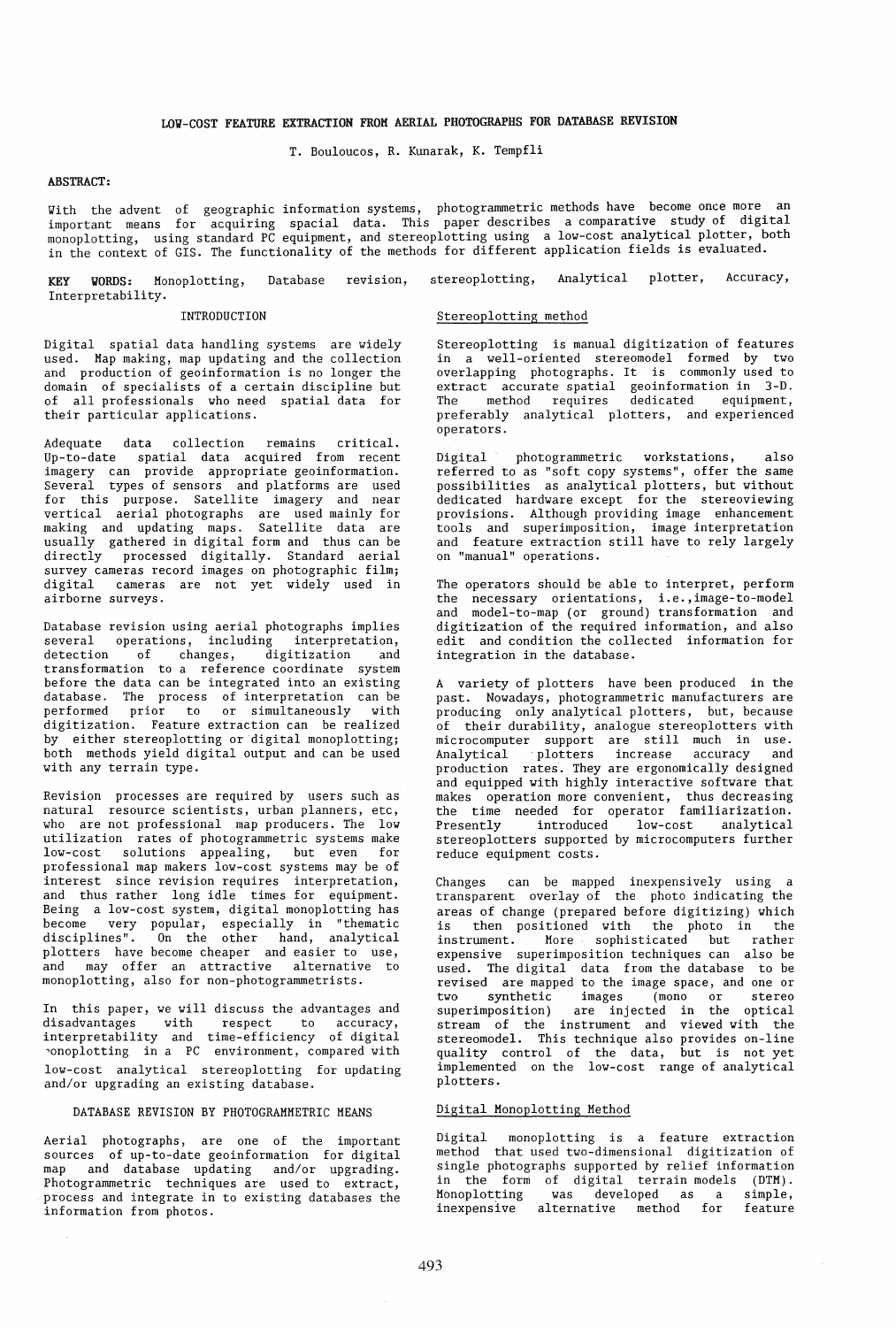extraction, good enough for certain applications [7,8,11]. The required computations include two stages.

- External orientation of a single photograph by space resection: the 6 orientation parameters are evaluated using well-distributed ground control points - Image-to-ground transformation: the intersection of the ray, from the image point and the camera station, with the DTM surface is iteratively evaluated.

Digital monoplotting requires operators who can ihterpret and simply digitize photographs, similar to the method used for manual digitization of existing maps. There are three viewing possibilities: with the naked eye (using either .<br>the original or enlarged photographs), with a magnifying glass or a stereoscope.

For change detection, the existing digital data which are to be revised are converted to photo coordinates (by applying the inverse transformation). The transformed digital data are then displayed on the graphics screen and visually compared with up-to-date photographs; the changes are indicated during digitizing. It is also possible to plot the transformed digital data on a transparent sheet, and then superimpose it on the photograph for manual change detection.

### PERFORMANCE EVALUATION

To evaluate photogrammetric systems, a number of items can be considered, such as versatility, flexibility, cost, performance, reliability, human factors, support requirements, etc [9]. In our case, digital monoplotting and stereoplotting systems were experimentally evaluated with respect to their accuracy, interpretability and time-efficiency. The tests were carried out by selecting an area of interest in which there was a variety of features portrayed. The data were collected and processed by the photogrammetric systems and the results were evaluated against a source of higher quality information, referred to in the sequence as "reference data".

Geoinformation is related to both time and position. Data are collected during a certain period of time, and the observed phenomena change with time. Aerial photography provides a snapshot of the status of the phenomena. Positions can be measured after determining the geometry of the photographs with respect to the ground.

Both the boundaries of some features appearing on the photographs and/or their attribute information can be difficult to extract. Feature extraction involves two types of interpretation: delineation of the feature and determination of its associated attributes, which implies subjectivity. Apart from the nature of geoinformation, the equipment, methods, scale and quality of the photographs are also major factors that influence the accuracy of spatial data extracted from aerial photographs.

Accuracy is defined as the closeness of results of computations or estimations to the true values, or values accepted as true, and is classified into attribute accuracy and positional accuracy [5].

#### Method of determining attribute accuracy

Attributes are defined here only in relation to object type and dimension, such as main road, track and path, river, vineyard, etc. Attribute accuracy is experimentally quantified by the rate of success of feature classification. After being digitized, an existing topographic map is used for

true attribute values, and the rate of success per system is determined by comparing features extracted from the photographs by digital monoplotting or stereoplotting with those of the map.

Objects such as towers, windmills, etc, appearing on the map are difficult or sometimes impossible to interpret in medium-scale photographs. Point features were therefore omitted in the evaluation.

The correctness of classification of objects was evaluated by comparing the number of objects on the map with those extracted from the photographs. For this purpose, vector-based GIS software (PC Arc/Info) was used, calculating the total length of lines per object class and the total area of polygons per object class.

The rate of success, expressed in percentage, was computed by dividing the total number of objects per class extracted from the photographs by the number of objects digitized from the map.

# Positional accuracy evaluation

To quantify the positional accuracy of digitized features, two coverages were overlaid. One was the expected higher quality data, in our case the existing digital map, and the other was the result from either digital monoplotting or stereoplotting of the same area and features. In the evaluation, linear features were considered, such. as man-made (well-defined) features (e.g, roads), natural features (e.g, rivers), and polygon boundaries (e.g, land use boundaries).

# Determination of positional accuracy

The two coverages, which contain the same linear features, were overlaid. If there are no gross errors, the linear features should more or less coincide. Small deviations and sliver or spurious polygons may occur because of different sources and methods of digitization, and random digitizing errors.

One way to evaluate accuracy is using the epsilon band concept. The epsilon band is intended to describe a mean probable location for a line; it is an area defined by two parallels to the most probable location of the line. The true position of the line will occur at some displacement from the measured position. Geometrically, the line dilates to a sausage-shaped zone, contouring a probability density function of the line's true location [4,3]. The width, epsilon,' of the band is a measure of the uncertainty of the line's location; half of this width is called the epsilon distance. Implementation of this concept requires GIS vector-based software with spatial analysis capabilities. An epsilon band is formed around the reference line and its width is changed until the superimposed lines are enveloped by the band or only a specified percentage of the points remain outside. An accuracy measure is thus obtained.

Another way to evaluate positional accuracy, and which was used in this work in conjunction with the epsilon band concept, is the following. The line coverage from the test data was re-formatted to point coverage (by programming outside the PC Arc/Info environment). The line coverage from the base data was superimposed on the point coverage. The distance from each point to the base line was measured. Accuracy was expressed as a standard deviation, and an epsilon distance was also calculated.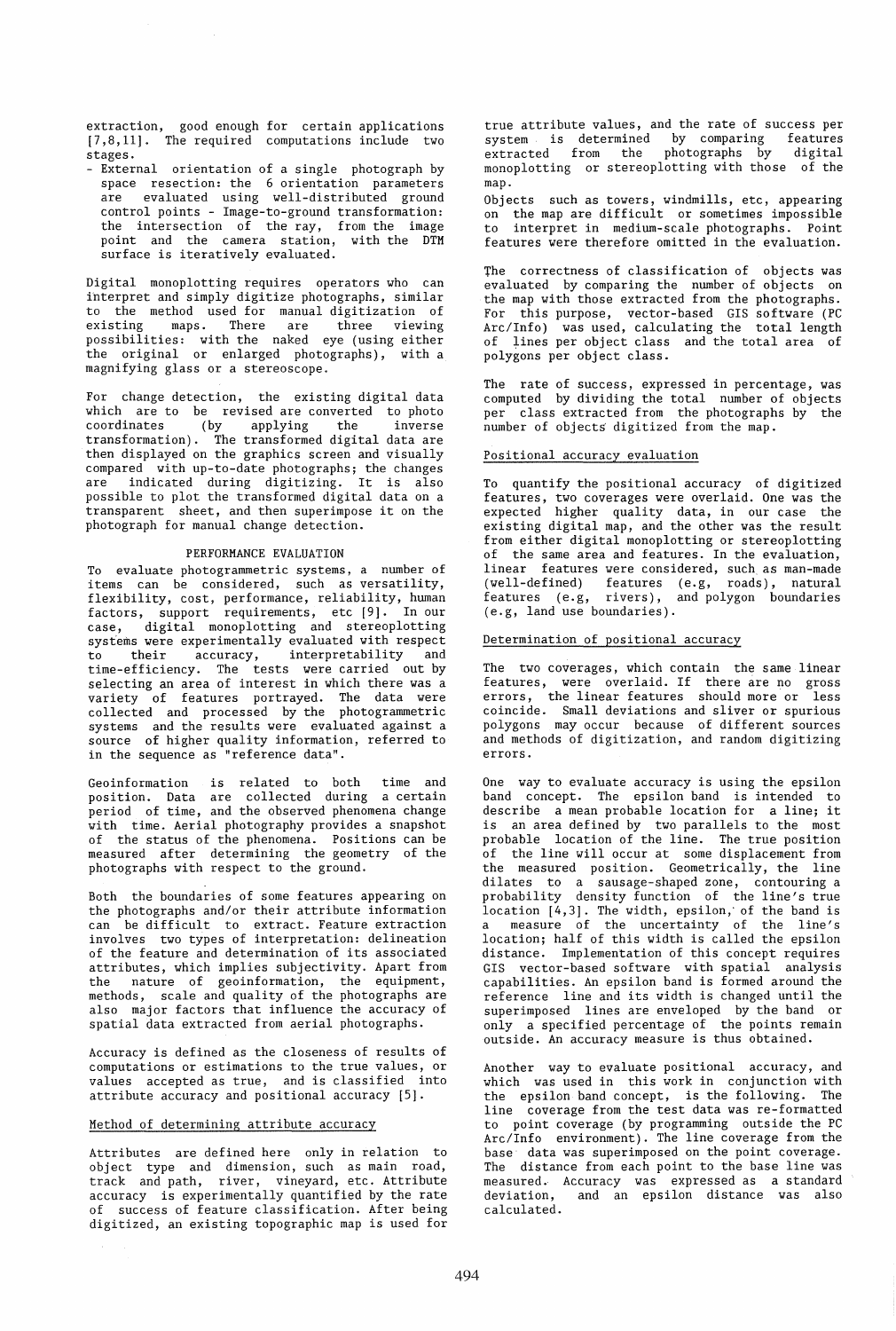## THE EXPERIMENTS

### Materials

Having topographic database revision in mind, we selected the following materials for the experiments.

- Wide-angle photographs (diapositives and paper prints) from the Gould area (southern France) at scale 1:30,000, taken in 1989
- Wide-angle photographs (paper prints) of the same area at scale 1:30,000, taken in 1976
- IGN (France), topographic map at scale 1:25,000 of the same area, photogrammetricaly produced from photographs taken in 1980 and revised in 1986
- Digital map, produced on a Zeiss C120 analytical stereoplotter from the photographs taken in 1976, and stored in DGN Microstation format

#### Analytical plotter

There are several analytical plotters on the market today. Some have very sophisticated designs and high performance, but are very expensive in terms of both investment and maintenance. There are also low-cost analytical plotters with somewhat simple designs and using the popular budget-priced PCs. Their precision is lower than the sophisticated ones, but may be the best choice for some specific applications. A survey of low-cost analytical plotters can be found in [6].

The Topcon PA-2000 analytical plotter was used in the experiments. It was designed at ITC (The Netherlands) and is licensed to Topcon. The instrument has one photo carrier for the two photographs. The photo carrier is movable in X and Y directions and rotatable around a fixed axis. One rotary and two linear encoders connected to the photo carrier are use to determine positional and angular coordinates relative to a fixed coordinate system.

The PA-2000 incorporates a unique concept for the inner orientation of the photographs. The film or paper print has to be perforated by a punch tool that matches the corresponding studs on the instrument's photo carrier. The orientation procedure consists of only relative and absolute orientation. The inner orientation is obtained by preparing the photographs as described above, and measuring the central points.

The magnification of the optics is 4x (6.5x with an optional eyepiece). The resolution of the<br>measurement system is 5 µm, while its measuring accuracy is  $20 \mu m$ . The instrument at ITC supports Microstation PC as a 3D or 2D digitizing software.

The system software is designed to run on PCs with the following minimum recommended configuration

- IBM-AT compatible 80286 processor and 80287 coprocessor
- colour monitor VGA, 16 colours
- RS-232 communication port
- tablet with 4-button cursor (Calcomp drawing board 2300 series)
- GPIB-interface PCII/IIA or RS232

# Data collection

The data needed for the experiments were divided in two groups. The first group contained the reference data, and the second group contained the test data sets.

The reference data for attribute accuracy evaluation were derived from the IGN topographic map (scale 1:25,000). An area shown in figure 1 of 8.8 x 11.0 cm at the map scale was selected and x 11.0 cm at the map scale was selected and features of interest were digitized using ILWIS software developed at ITC  $[10]$ .



Figure 1: A portion of IGN topographic map, used as a true attribute value.

The available digital map was used for positional accuracy evaluation.

The test data were collected from the 1989 photographs by both digital menoplotting and stereoplotting systems after the necessary orientation data were created. The available control point field (seven points) was densified by aerial triangulation. A small block consisting<br>of three models was measured on the Zeiss C120 three models was measured on the Zeiss  $C120$ analytical plotter, and adjusted by the PATM program. Thus 30 extra control points were established.

The digital monoplotting system also requires a digital terrain model (DTM) for the transformation of feature data, sampled on the image plane, into the terrain coordinate system. DTM data from two models covering the test area were collected on the Kern DSR1 analytical plotter, on which progressive sampling software (COPS [13]) is installed. DTM data with 50 m grid spacing were generated by the SCOP program and then transferred to ILWIS.

Because point features such as towers, monuments, windmills, etc, could not be identified from the photographs, and isolated houses and small villages had been subjected to cartographic generalization on the reference data set, point features were omitted from the attribute accuracy evaluation. Only line and polygon features were used.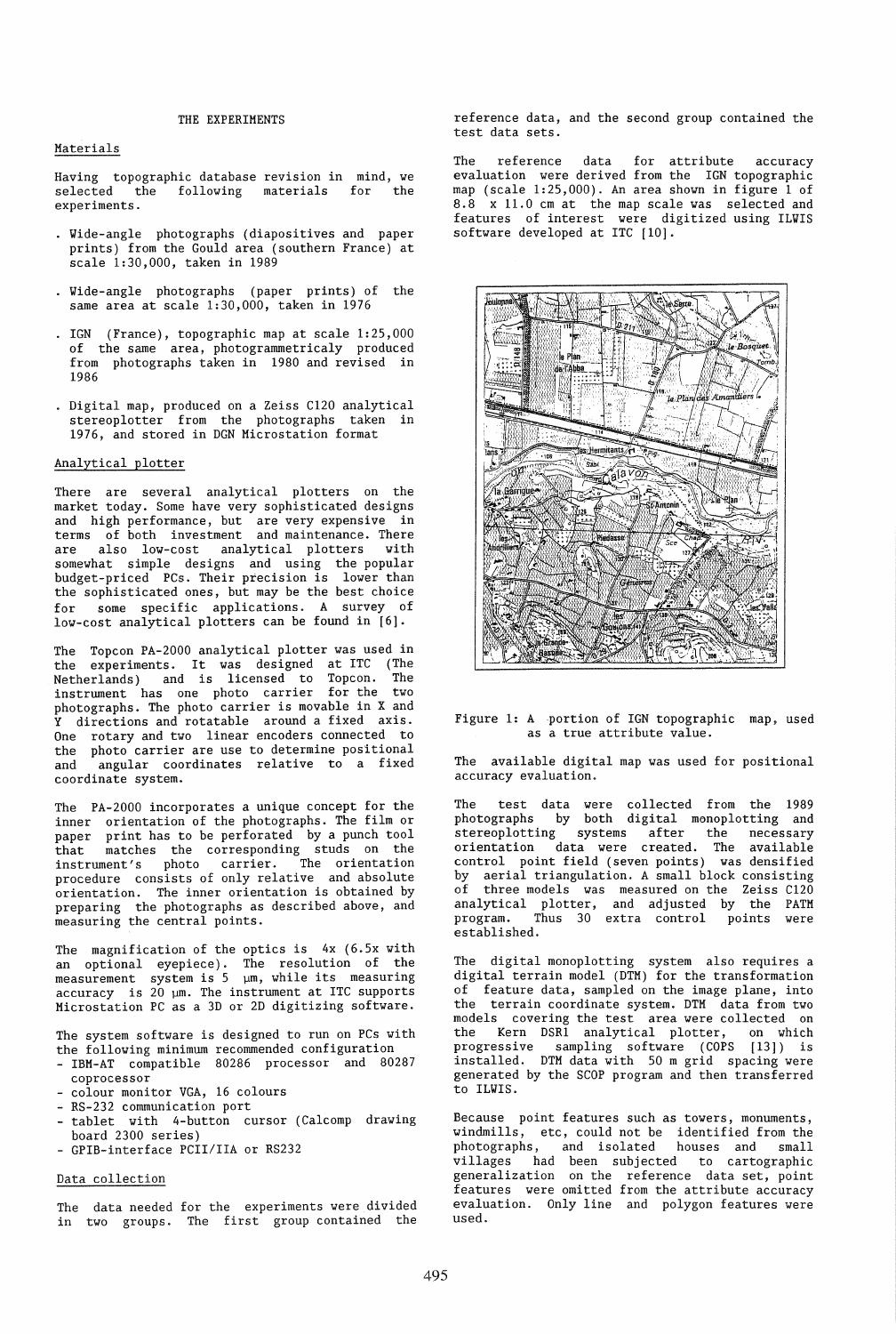Only roads were used for the positional accuracy evaluation of well-defined features.

## Data processing and analysis

All data were converted to PC Arc/Info coverages. Three types of coverage were created: roads for positional accuracy evaluation, and lines and polygons for attribute accuracy evaluation.

## Attribute accuracy evaluation of linear objects

After building line topology, the lengths of linear attributes contained on the coverages, i.e, roads, railway and rivers, were calculated. The rate of success was evaluated, and the results are presented in table 1. Because of the short time interval between the collection of the reference and test data (3 years), and the types of object considered, we can reasonably assume that no attribute changes occurred.

| Feature name | I.G.N. Map  | Mono        | PA-2000     | Rate of Success % |         |  |
|--------------|-------------|-------------|-------------|-------------------|---------|--|
|              | Distance m. | Distance m. | Distance m. | Mono              | PA-2000 |  |
| Main road    | 2258.43     | 2262.40     | 2261.46     | 100.17            | 100.13  |  |
| Narrow road  | 8188.03     | 9972.27     | 8289.14     | 121.79            | 101.24  |  |
| Track & path | 21125.36    | 7589.87     | 18497.87    |                   | 87.56   |  |
| Railway      | 2255.35     | 2257.23     | 2262.78     | 100.08            | 100.33  |  |
| River        | 2807.5      | 2649.07     | 2691.5      | 94.36             | 95.87   |  |
| Stream       | 6479.55     | 1992.40     | 2517.86     | 30.75             | 38.86   |  |
| Total        | 43114.22    | 26723.24    | 36520.60    | 61.98             | 84.47   |  |

### Table 1: Rate of success of line objects

# Attribute accuracy evaluation of polygon objects

Each land use polygon coverage from both monoplotting and stereoplotting was overlaid with the corresponding reference land use coverage produced from the IGN map. The polygon areas from the overlaid coverage were calculated per area attribute. The rate of success was then calculated; the results are given in table 2.

It should be pointed out that for the identification and digitization of lines and polygons in the digital monoplotting system, no magnification was used, while magnification of 4x was used on the PA-2000

|              | Mono<br>I.G.N. Map   |           | PA-2000              | Rate of Success % |         |  |
|--------------|----------------------|-----------|----------------------|-------------------|---------|--|
| Feature name | Area m. <sup>2</sup> | Area $m2$ | Area m. <sup>2</sup> | Mono              | PA-2000 |  |
| Flood area   | 256109.8             | 45054.24  | 91373.34             | 17.59             | 35.68   |  |
| Vineyard     | 3885623              | 3612250   | 3608500              | 92.96             | 92.87   |  |
| Orchard      | 573008.8             | 225816.6  | 259665.1             | 39.41             | 45.32   |  |
| Open area    | 864855.4             | 45574.76  | 218962.8             | 5.27              | 25.32   |  |
| Forest       | 470403               | 338552    | 352494.3             | 71.97             | 74.93   |  |
| Total        | 6,050,000            | 4.267.248 | 4,530,995            | 70.54             | 74.90   |  |

### Table 2: Rate of success of polygon objects

Analyzing the results in tables 1 and 2, the following can be stated. Interpretation using the PA-2000 is better than digital monoplotting because of stereo viewing and magnification. The rate of success with linear features from the PA-2000 was 23% higher than monoplotting and close to the IGN map (85% success). These very good results where obtained, because generally, linear features are easier to interpret under high magnification and in stereo.

In table 1, it can be observed that the rate of success with "narrow roads" using the monoplotting method exceeds 100%, while the "tracks & paths" have a success rate of only 36%. This indicates that misclassification occurred between "narrov roads" and "tracks". The rate of success of polygons with PA-2000 was only 4% higher than monoplotting. Yhen compared with the IGN map, the PA-200 success rate for polygons is only 75%. This result is believed to improve if the definition of polygon objects is sharpened.

In interpreting the figures in table 2, we must remember that the totals of feature classes are influenced by both attribute misclassification and attribute change. Some features were obviously subject to change, which blurred the attribute accuracy of polygon objects. As can be expected when using a test site in southern France, the vineyards showed the highest rate of success.

## Positional accuracy evaluation

Positional accuracy was evaluated using only road features. The line coverage of the digital map data was chosen as reference data, since they represent the higher-order survey. The digitized' IGN topographic map was not used for positional accuracy evaluation because of possible paper distortions.

The reference coverage in vector format was compared with the test coverages collected by monoplotting and the PA-2000. Before comparing, the test coverages were reformatted from line to point coverages. The absolute distances from the base coverage to test coverages were calculated.

The results of the calculations are given in figure 2, where the relative frequencies of the absolute distances are shown. The statistical parameters are given in table 3.

| Statistical results (m.) | Monoplotting | PA-2000 |  |
|--------------------------|--------------|---------|--|
| Maximum distance         | 39.23        | 17.72   |  |
| Minimum distance         |              |         |  |
| Average distance         | 4.35         | 1.06    |  |
| Standard deviation       | 3.80         | 1.09    |  |
| Variance                 | 14.41        | 1.18    |  |
| Total digitized points   | 2.310        | 3.051   |  |

#### Table 3: Statistical parameters for positional accuracy evaluation.

The positional accuracy of both methods was analyzed using the normal distribution as the statistical model. The results of accuracy estimation with various confidence levels are shown in table 4. The values of the parameter Z in<br>this table were drawn from the normal table were drawn distribution.

Using the 90% confidence level as an example, the following interpretation holds for the corresponding accuracy values. "The positional error at any point is expected to be 9.21 m or less for data collected by digital monoplotting, or 2.46 m or less for data collected by the PA-2000, in 90% of the cases" [1,2].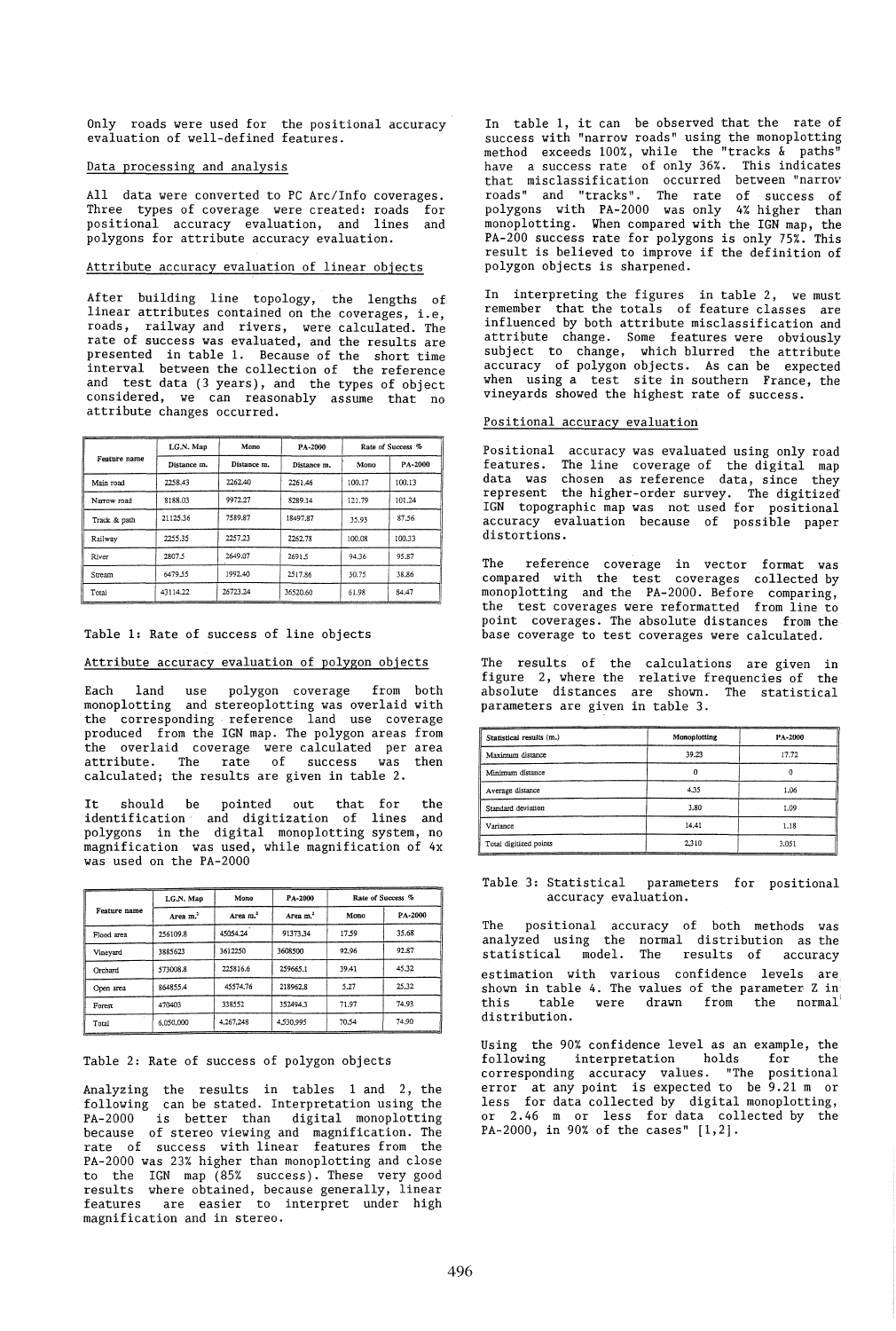

Figure 2: Relative frequency line graphs of data

| of digital monoplotting and PA-200. |  |  |
|-------------------------------------|--|--|

 $\overline{6}$ 

| Confidence level | Monoplotting     |               | PA-2000                                                                                       |               |  |
|------------------|------------------|---------------|-----------------------------------------------------------------------------------------------|---------------|--|
| ( %)             | z*SD+Mean        | Accuracy (m.) | z*SD+Mean                                                                                     | Accuracy (m.) |  |
| 68               | $0.468*3.8+4.35$ | 6.13          | <b><i><u>PERSONAL PROPERTY AND DESCRIPTION OF REAL PROPERTY.</u></i></b><br>$0.468*1.09+1.06$ | 1.57          |  |
| 30               | $0.84*3.8+4.35$  | 7.54          | $0.84*1.09+1.06$                                                                              | 1.98          |  |
| 85               | 1.044*3.8+4.35   | 8.32          | $1.044*1.09+1.06$                                                                             | 2.20          |  |
| 90               | 1.28*3.8+4.35    | 9.21          | $1.28*1.09+1.06$                                                                              | 2.46          |  |
| 95               | 1.645*3.8+4.35   | 10.60         | 1.645*1.09+1.06                                                                               | 2.85          |  |
| 98               | 2.055*3.8+4.35   | 12.16         | $2.055*1.09+1.06$                                                                             | 3.30          |  |

Table 4: Positional accuracy normal distribution model. accuracy estimation using as statistical

The accuracies with the same confidence levels were calculated from the sample data and are shown in table 5.

| Confidence level (%) | Monoplotting Accuracy (m.) | PA-2000 Accuracy (m.)<br><b>CONTRACTOR</b> |  |  |
|----------------------|----------------------------|--------------------------------------------|--|--|
| 68                   | 5.10                       | 1.24                                       |  |  |
| 80                   | 6.96                       | 1.62                                       |  |  |
| 85                   | 8.02                       | 1.79                                       |  |  |
| 90                   | 9.21                       | 2.08                                       |  |  |
| 95                   | 11.05                      | 2.52                                       |  |  |
| 98                   | 13.60                      | 3.46                                       |  |  |

Table 5: Positional accuracy, calculated sample data. from

#### Positional accuracy reguirements

Positional accuracy requirements vary according to application. For example, according to United states national map accuracy standards for horizontal accuracy of maps on publication scales of 1:20,000 or smaller, no more than 10 percent of the points tested can be in error by more than 1/50 inch (0.5 mm). These accuracy limits apply in all cases to positions of well-defined points [12]. A line is captured by digitizing both end points; thus the accuracy of lines is a function of the positional accuracy of the points involved . The accuracy specifications of lines can be converted to epsilon distances [3].

In order to cover a wide spectrum of accuracy requirements, epsilon distances (1/2 of the epsilon band) ranging from 0.1 mm to 0.25 mm on the map were translated to meters on the ground for several map scales (see table 6).

| Scale                                                                                                                                                                                                                                                       | Positional accuracy requirements for spatial data |           |       |           |  |
|-------------------------------------------------------------------------------------------------------------------------------------------------------------------------------------------------------------------------------------------------------------|---------------------------------------------------|-----------|-------|-----------|--|
|                                                                                                                                                                                                                                                             | $0.1 \text{ mm}$                                  | $0.25$ mm |       |           |  |
| 1:20000                                                                                                                                                                                                                                                     | $2m$ .                                            | 3 m.      | 4 m.  | 5 m.      |  |
| 1:25000                                                                                                                                                                                                                                                     | $2.5m$ .                                          | $3.75$ m. | 5 m.  | $6.25$ m. |  |
| 1:30000                                                                                                                                                                                                                                                     | 3 m.                                              | 4.5 m.    | 6 m.  | 7.5 m.    |  |
| 1:50000<br><b><i><u>Property and the property of the Company's property and the Company's property and the Company's property and the Company's property and the Company's property and the Company's property and the Company's property and t</u></i></b> | 5 m                                               | 7.5 m.    | 10 m. | 12.5 m.   |  |

### Table 6: Positional accuracy requirements of spatial database in several scales.

The estimated positional accuracies of digital monoplotting and stereoplotting at the 90% confidence level (see table 4), were compared with the positional accuracy requirements of the above table; the results are summarized in table 7. They indicate the expected suitable scales for which the digital data produced by digital monoplotting and stereoplotting can be used.

| Positional accuracy of Monoplotting (±9.21<br>m. with 90% confidence level) |                                     |       | Positional accuracy of PA-2000 (±2.46 m. with<br>90% confidence level) |       |                                      |       |        |
|-----------------------------------------------------------------------------|-------------------------------------|-------|------------------------------------------------------------------------|-------|--------------------------------------|-------|--------|
| ±.1mm                                                                       | ±.15mm                              | ±.2mm | ±.25mm                                                                 | ±.imm | ±.15mm                               | ±.2mm | ±.25mm |
|                                                                             |                                     |       |                                                                        |       |                                      |       |        |
|                                                                             |                                     |       |                                                                        | $\pm$ |                                      |       |        |
|                                                                             |                                     |       |                                                                        |       |                                      |       |        |
|                                                                             |                                     |       |                                                                        |       |                                      |       |        |
|                                                                             | positional accuracy under standards |       |                                                                        |       |                                      |       |        |
|                                                                             |                                     |       |                                                                        |       | positional accuracy out of standards |       |        |

### Table 7: Expected suitable scale of digital data produced by monoplotting and PA-200.

The data collected by monoplotting from photographs at scale 1:30,000 are suitable of updating a database at scale 1:50,000 with 0.4 mm accuracy at 90% confidence level, while data collected by stereoplotting are suitable for producing and/or updating a database at scale 1:20,000 with 0.3 mm at the same confidence level.

proper appreciation of the results, the following facts should be emphasized.

- . The data used for the positional accuracy evaluation were derived from line coverage collected in dynamic mode and converted to point coverage.
- The data were collected by an operator with limited experience.<br>The results were
- The results were derived from only one experiment on 1:30,000 scale photographs.
- . No magnification was used for the data collected by monoplotting, while the CalComp drawing board was used for digitizing.
- . DTM of only one grid spacing was considered